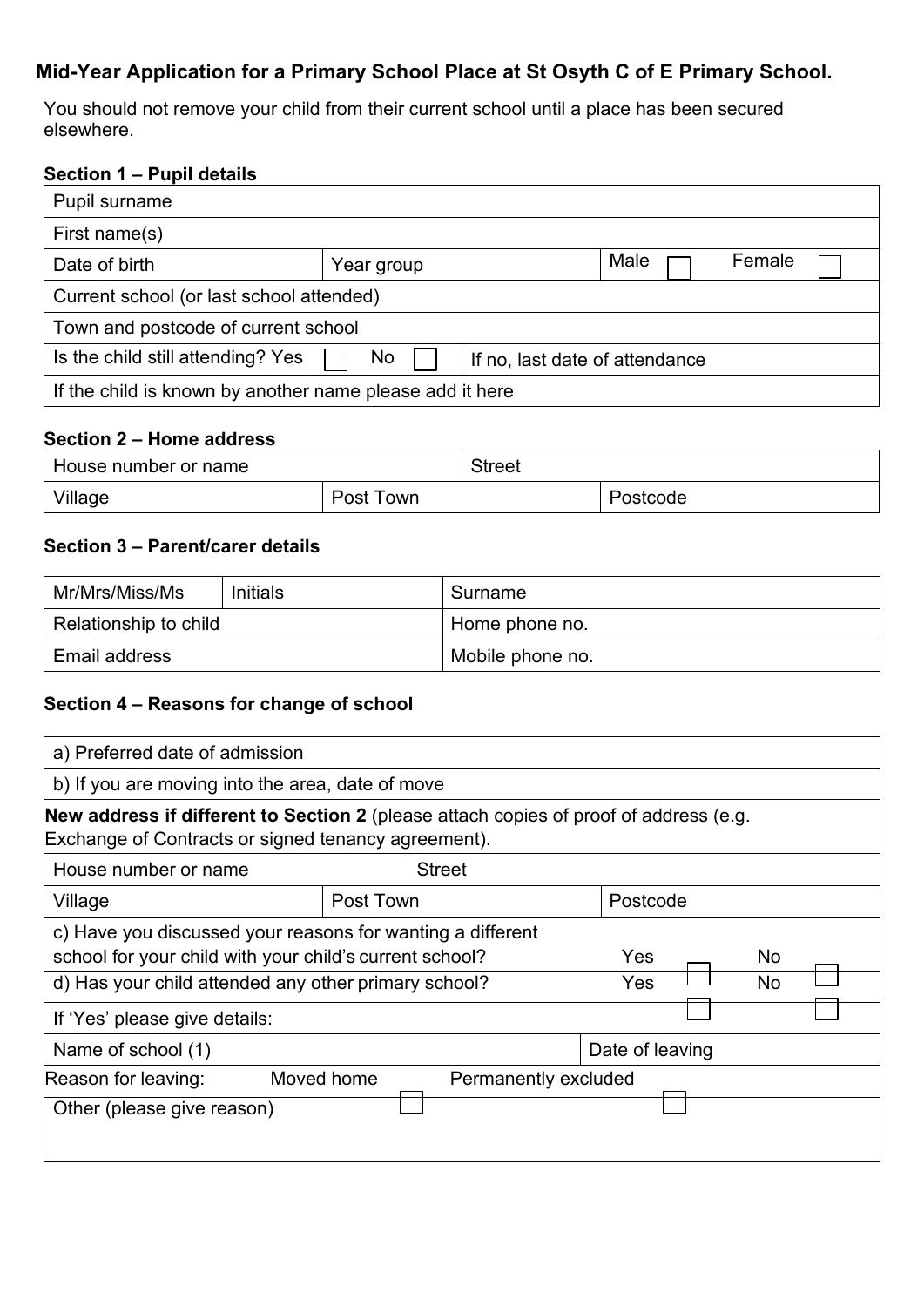| Name of school (2)         |            |  | Date of leaving      |  |
|----------------------------|------------|--|----------------------|--|
| Reason for leaving:        | Moved home |  | Permanently excluded |  |
| Other (please give reason) |            |  |                      |  |

#### **Section 5 – Other details**

| Is your child cared for by a Local Authority or is he/she a previously looked                          | Yes |
|--------------------------------------------------------------------------------------------------------|-----|
| after child?                                                                                           | NC  |
| Does the child have an Educational Health Care Plan                                                    | Yes |
| (previously known as a statement)?                                                                     | No. |
| Does your child have any Special Education Needs?                                                      | Yes |
| Are there any exceptional medical reasons why the child should specifically                            | Yes |
| attend this school (in accordance with the school's Admissions Policy)?                                | No. |
| If 'Yes', please attach supporting evidence from the child's doctor or other health care professional. |     |

## **Section 6 – School preference**

| You do not have to give reasons for your preference.                  |
|-----------------------------------------------------------------------|
| Any reasons you give should generally refer to the admissions policy. |
| Preferred school: St Osyth C of E Primary School                      |
| Reasons                                                               |
|                                                                       |
|                                                                       |

## **Section 7 – Siblings**

| If you have another child at this school please enter their details below. |               |  |  |
|----------------------------------------------------------------------------|---------------|--|--|
| Name                                                                       | Date of birth |  |  |

#### **Section 8 – Other information**

#### **Section 9 – Declaration**

I have read the notes of guidance for the completion of this form. I confirm that the information I have given is true and that I am a parent or legal carer for this child.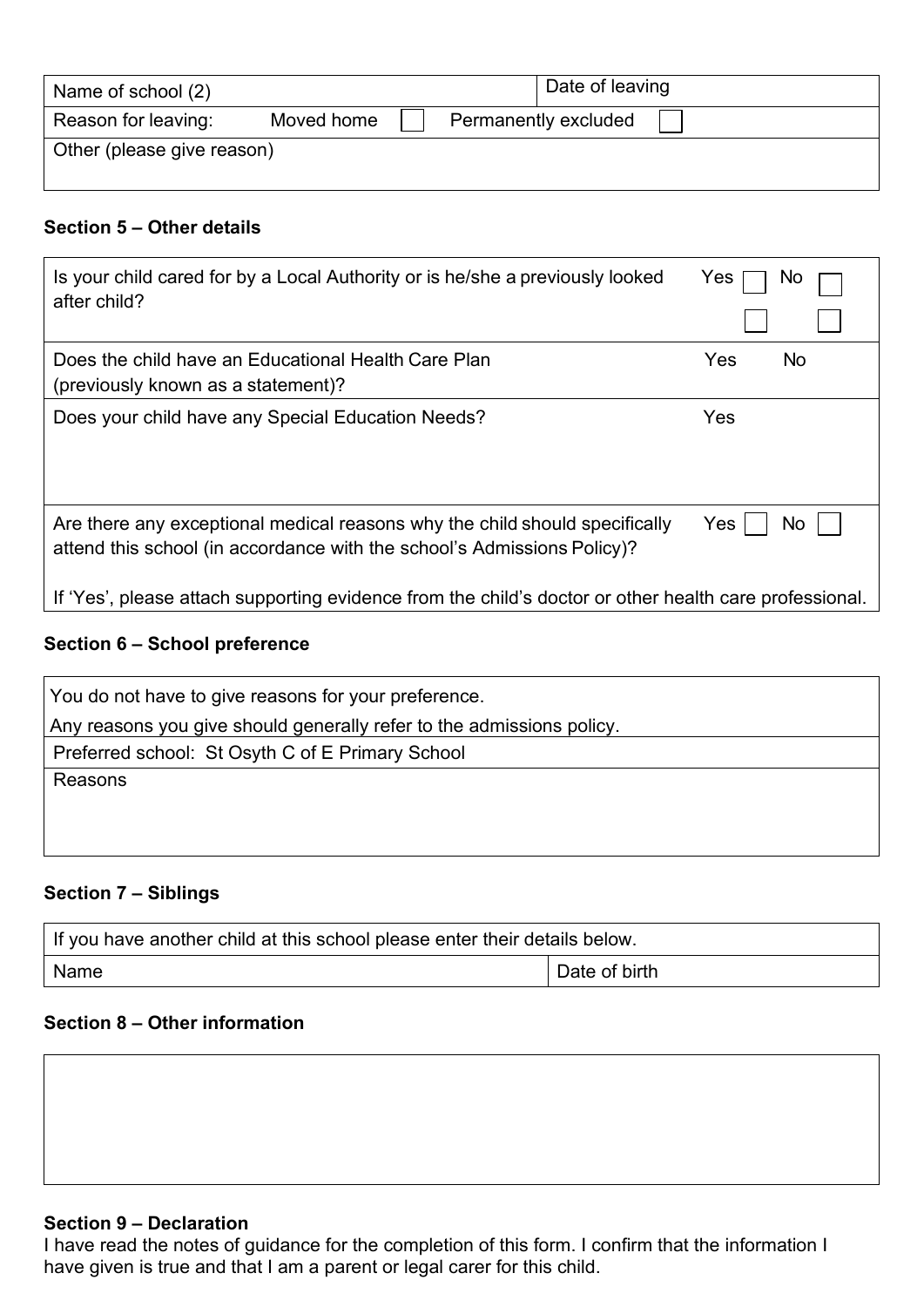| $\sim$ :<br>Signea<br>ັ | aw |
|-------------------------|----|
|-------------------------|----|

# **Please return this form directly to St Osyth C of E Primary School.**

If you would like full details on how a school uses personal data, please visit the school website. If you would like full details on how ECC uses personal data, please go to <u>www.essex.gov.uk/privacy</u> or call 03457 430430